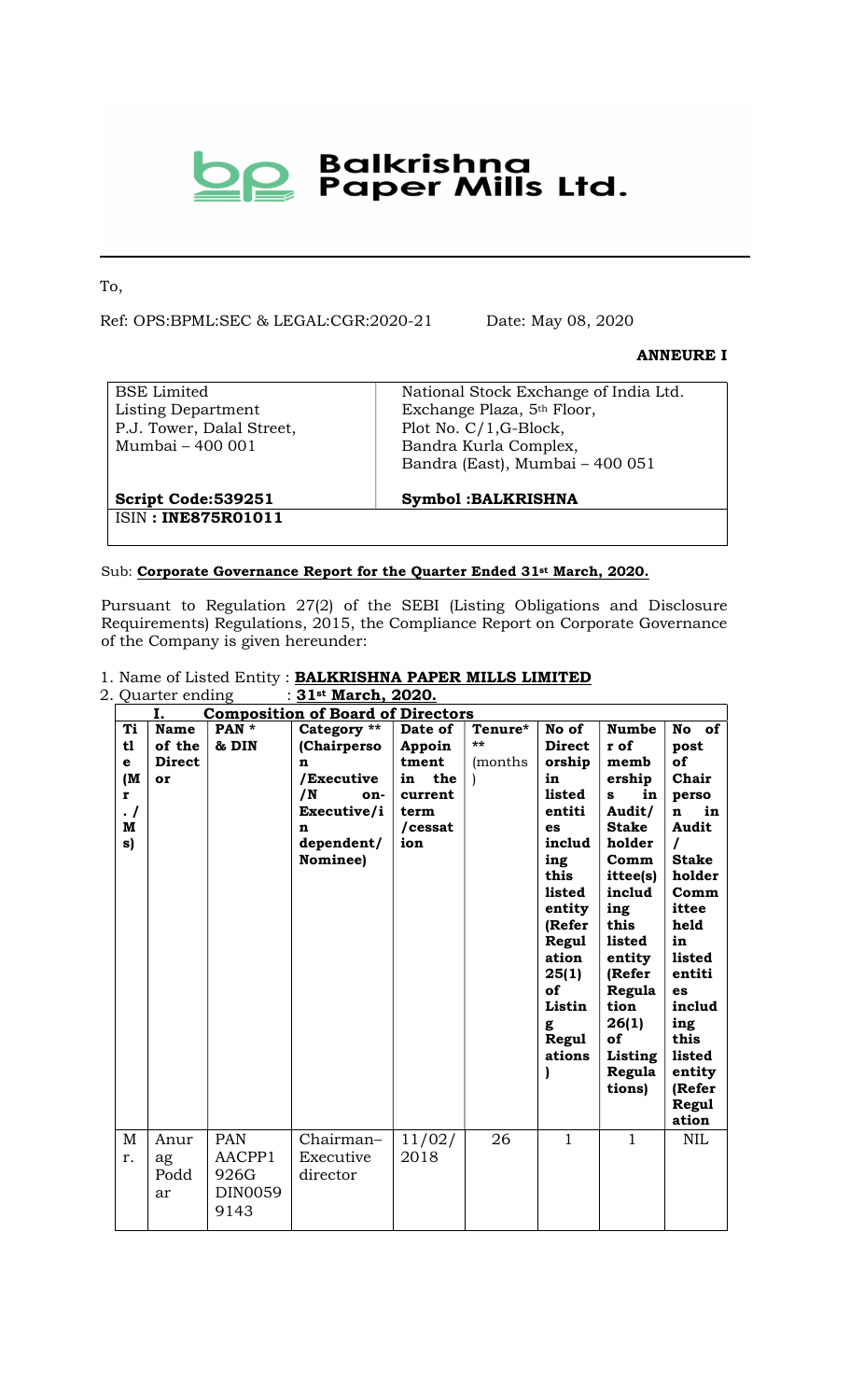| $\mathbf M$<br>r. | Ankit<br>Podd<br>ar                      | <b>PAN</b><br>AACPP1<br>924E<br>DIN0352<br>1731        | Executive-<br>Whole-time<br>director | 11/02/<br>2018 | 26 | $\mathbf{1}$   | <b>NIL</b>     | <b>NIL</b>     |
|-------------------|------------------------------------------|--------------------------------------------------------|--------------------------------------|----------------|----|----------------|----------------|----------------|
| M<br>r.           | Shrut<br>isheel<br>Jhan<br>war           | <b>PAN</b><br>ADPPJ9<br>106N<br><b>DIN0358</b><br>2803 | Executive-<br>Whole-time<br>director | 11/02/<br>2018 | 26 | $\mathbf{1}$   | $\overline{2}$ | $\mbox{NIL}$   |
| $\mathbf M$<br>r. | Rama<br>nlal<br><b>B.</b><br>Golec<br>ha | <b>PAN</b><br>ABBPG1<br>919Q<br><b>DIN0798</b><br>7241 | Independe<br>nt<br>Director          | 20/11/<br>2017 | 28 | $\mathbf{1}$   | $\mathbf{1}$   | $\mathbf{1}$   |
| $\mathbf M$<br>r. | Haris<br>h<br>Nare<br>ndra<br>Moti       | <b>PAN</b><br>AFAPM1<br>447A<br>DIN0002<br>9835        | Independe<br>nt Director             | 11/02/<br>2015 | 62 | 6              | 5              | $\overline{4}$ |
| M<br>r.           | Rake<br>sh N.<br>Garo<br>dia             | <b>PAN</b><br>AAAPG8<br>736D<br>DIN0014<br>3438        | Independe<br>nt Director             | 11/02/<br>2015 | 62 | $\overline{4}$ | $\overline{7}$ | $\mathbf{1}$   |
| $\mathbf M$<br>S. | Megh<br>na<br>Shah                       | <b>PAN</b><br>AVOPS2<br>520C<br><b>DIN0708</b><br>1068 | Independe<br>nt<br>Director          | 11/02/<br>2015 | 62 | $\overline{1}$ | <b>NIL</b>     | $\text{NIL}$   |

\* PAN number of any director would not be displayed on the website of Stock Exchange

\*\*Category of directors means executive/nonexecutive/independent/Nominee. if a director fits into more than one category write all categories separating them with hyphen

\*\*\* to be filled only for Independent Director. Tenure would mean total period from which Independent director is serving on Board of directors of the listed entity in continuity without any cooling off period.

| <b>Composition of Committees</b><br>TT          |                                  |                                       |
|-------------------------------------------------|----------------------------------|---------------------------------------|
| Name of Committee                               | Name of<br>Committee members     | Category<br>(Chairperson/Executive/No |
|                                                 |                                  |                                       |
|                                                 |                                  | $n-$<br>Executive/independent/Nom     |
|                                                 |                                  | inee) $\&$                            |
| 1. Audit Committee                              | <b>B.</b><br>Ramanlal            | Chairperson-Independent               |
|                                                 | Harish<br>Narendra<br>Motiwalla  | Independent                           |
|                                                 | Rakesh N. Garodia                | Independent                           |
|                                                 | Shrutisheel<br>Jhanwar           | Executive                             |
| 2. Nomination<br>&<br>Remuneration<br>Committee | <b>B.</b><br>Ramanlal<br>Golecha | Chairperson -<br>Independent          |
|                                                 | Harish<br>Narendra<br>Motiwalla  | Independent                           |
|                                                 | Rakesh N. Garodia                | Independent                           |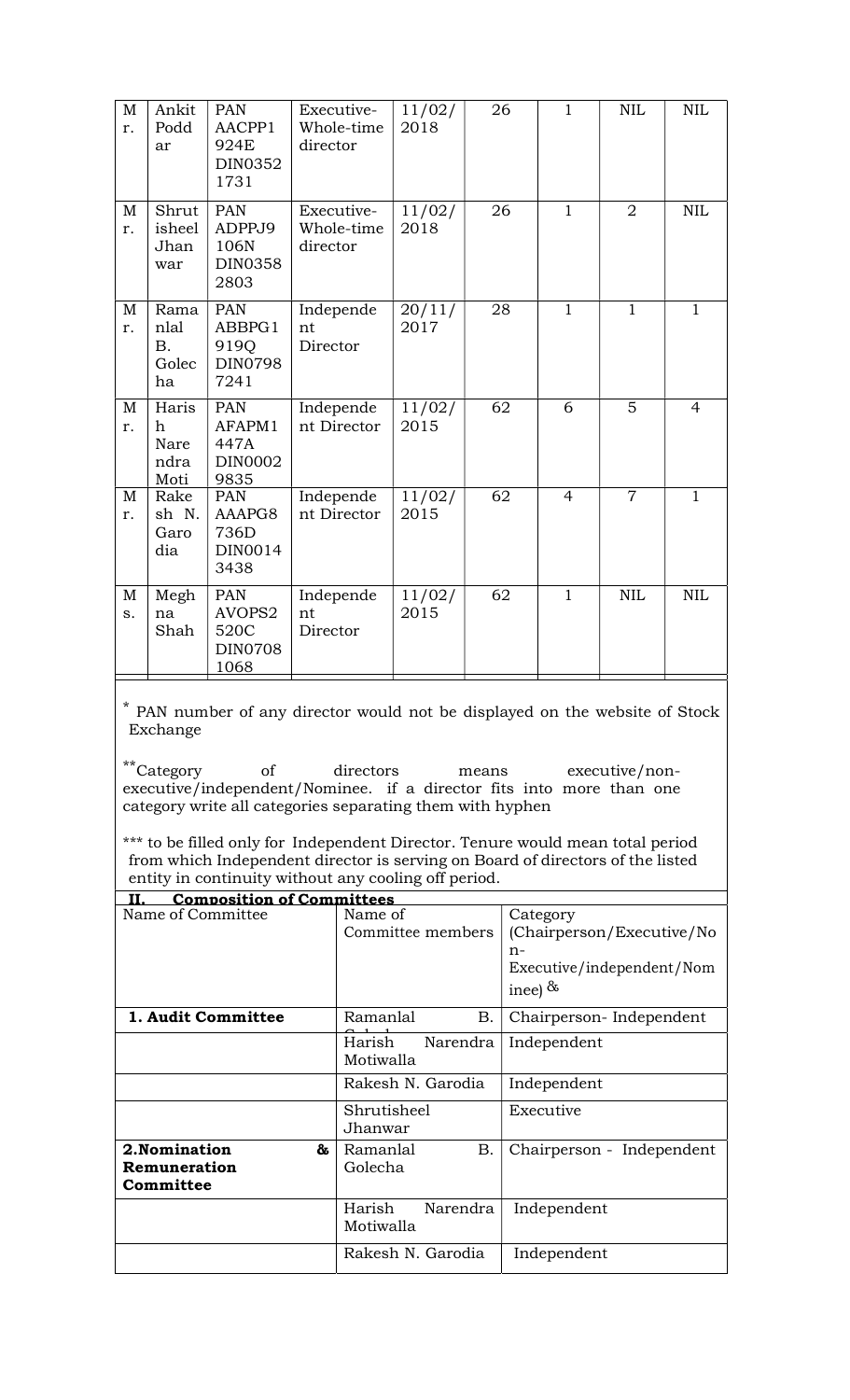| З.<br>Management<br>Risk<br>Committee(if applicable) | <b>N.A.</b>                     | <b>N.A.</b>               |
|------------------------------------------------------|---------------------------------|---------------------------|
| 4. Stakeholders<br><b>Relationship Committee'</b>    | Rakesh N. Garodia               | Chairperson - Independent |
|                                                      | Harish<br>Narendra<br>Motiwalla | Independent               |
|                                                      | Anurag Poddar                   | Executive                 |
|                                                      | Shrutisheel<br>Jhanwar          | Executive                 |

& Category of directors means executive/nonexecutive/independent/Nominee. if a director fits into more than one category write all categories separating them with hyphen

| <b>Meeting of Board of Directors</b><br>III.                          |                                                           |                                                                   |  |  |  |  |
|-----------------------------------------------------------------------|-----------------------------------------------------------|-------------------------------------------------------------------|--|--|--|--|
| of<br>Date(s)<br>Meeting (if<br>any) in<br>the<br>previous<br>quarter | Date(s) of Meeting (if any)<br>in the relevant<br>Quarter | Maximum gap between any<br>two consecutive (in number<br>of days) |  |  |  |  |
| 24th October, 2019                                                    | 31 <sup>st</sup> January, 2020                            | 98 days                                                           |  |  |  |  |

# IV. Meeting of Committees

| <sub>of</sub><br>Date(s)<br>meeting of<br>the<br>committee<br>in<br>the<br>relevant<br>quarter | Whether<br>requireme<br>of<br>nt<br>Quorum<br>met<br>(details) | Date(s)<br>of<br>meeting of the<br>comm<br>ittee<br>in the<br>previo<br>us<br>quart<br>er | Maximum gap between<br>any two consecutive<br>meetings in number<br>of days* |
|------------------------------------------------------------------------------------------------|----------------------------------------------------------------|-------------------------------------------------------------------------------------------|------------------------------------------------------------------------------|
| Audit<br>Committee                                                                             |                                                                |                                                                                           |                                                                              |
| $31$ st<br>January,<br>2020                                                                    | Yes.                                                           | October,<br>24 <sup>th</sup><br>2019                                                      | 98 days                                                                      |

\*This information has to be mandatorily be given for audit committee, for rest of the committees giving this information is optional

| V.<br><b>Related Party Transactions</b>                                                         |                                                          |
|-------------------------------------------------------------------------------------------------|----------------------------------------------------------|
| <b>Subject</b>                                                                                  | Compliance status (Yes/No/NA<br>$\mu$ (refer note below) |
| Whether<br>prior approval of audit<br>committee obtained                                        | Yes                                                      |
| Whether shareholder approval obtained<br>for material RPT                                       | <b>N.A.</b>                                              |
| Whether details of RPT entered<br>pursuant to omnibus<br>into<br>approval have been reviewed by | <b>N.A.</b>                                              |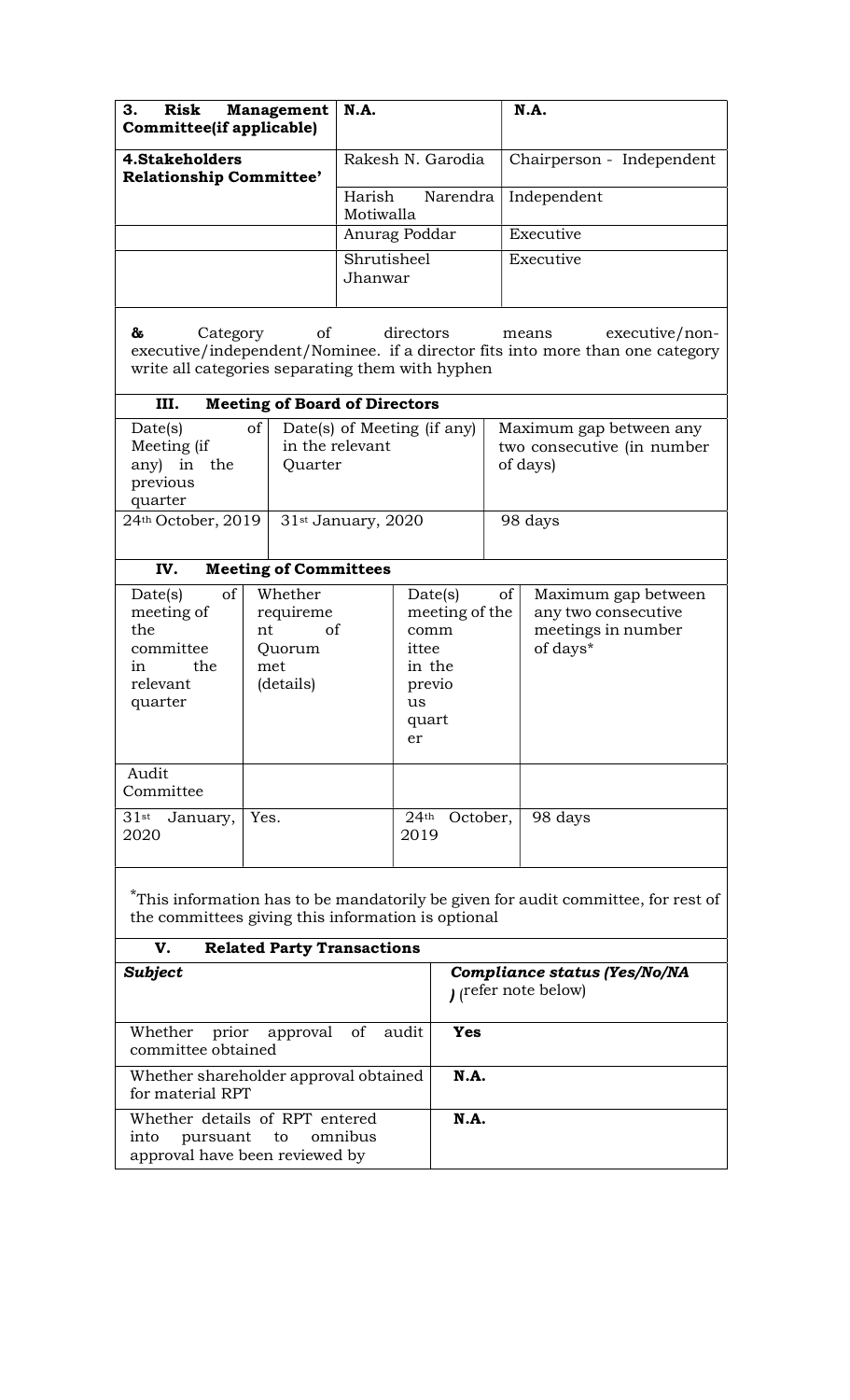Note

1. In the column "Compliance Status", compliance or non-compliance may be indicated by Yes/No/N.A. For example, if the Board has been composed in accordance with the requirements of Listing Regulations, "Yes" may be indicated. Similarly, in case the Listed Entity has no related party transactions, the words "N.A." may be indicated.

#### VI. Affirmations

- 1. The composition of Board of Directors is in terms of SEBI (Listing obligations and disclosure requirements) Regulations, 2015. Yes
- 2. The composition of the following committees is in terms of SEBI(Listing obligations and disclosure requirements) Regulations, 2015
	- a. Audit Committee **Yes**
	- b. Nomination  $&$  Remuneration Committee Yes
	- c. Stakeholders Relationship Committee Yes
	- d. Risk Management Committee (applicable to the top 100 listed entities) N. A.
- 3. The committee members have been made aware of their powers, role and responsibilities as specified in SEBI (Listing obligations and disclosure requirements) Regulations, 2015. Yes
- 4. The meetings of the board of directors and the above committees have been conducted in the manner as specified in SEBI (Listing obligations and disclosure requirements) Regulations, 2015. Yes
- 5. This report and/or the report submitted in the previous quarter has been placed before Board of Directors. Any comments/observations/advice of Board of Directors may be mentioned here:

The meeting of the Board of Directors of the Company will be held as may be decided by the Board after the lockdown due to COVID-19 will be lifted by the Government, hence this Report will be placed in the said meeting.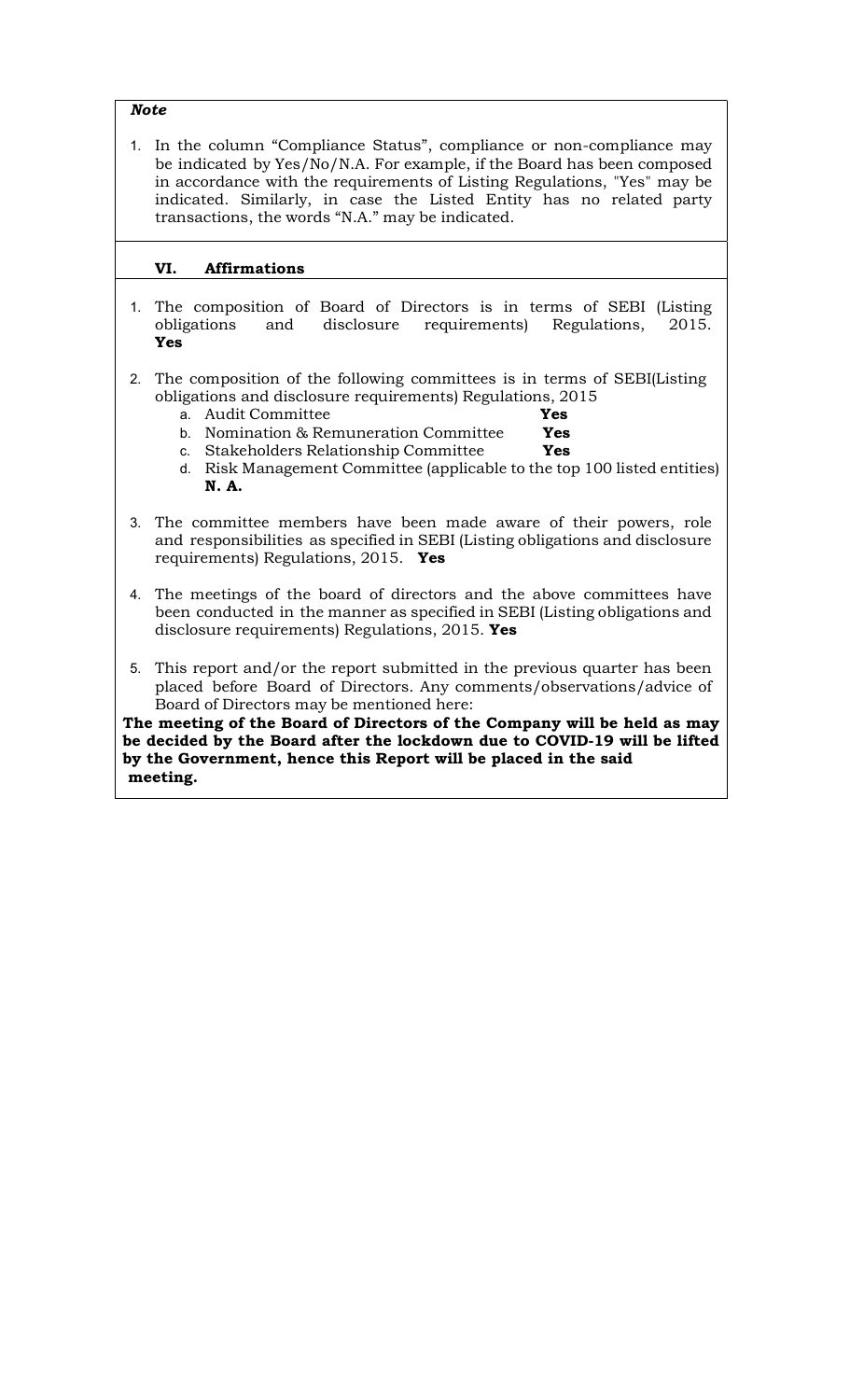#### For BALKRISHNA PAPER MILLS LIMITED



## Omprakash Singh

Company Secretary & Compliance Officer



Registered Office : A/7, Trade World, Kamla City, Senapati Bapat Marg, Lower Parel West, Mumbai – 400 013. Tel No.022-61207900.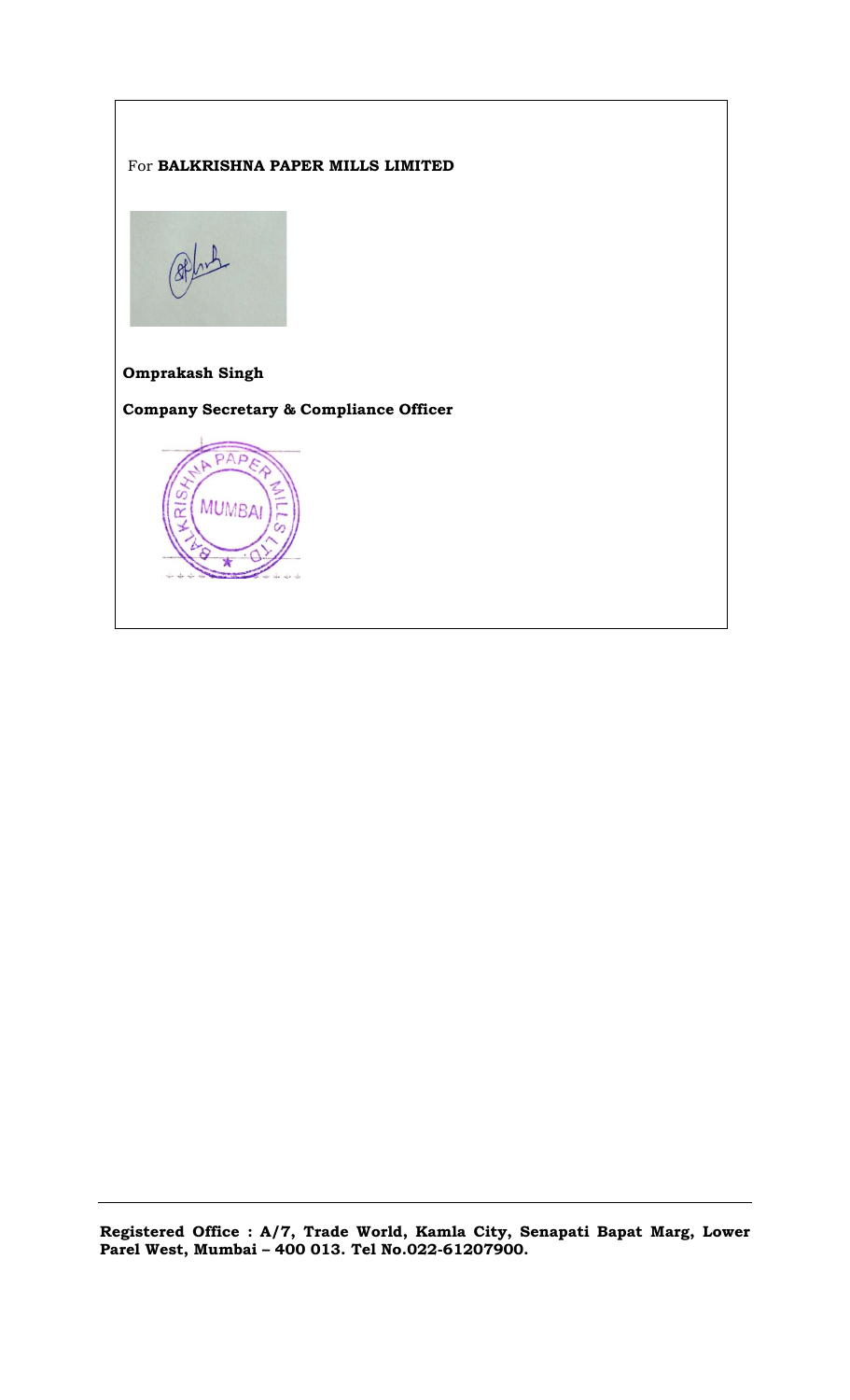

## ANNEXURE II (AS ON 31/03/2020)

| I. Disclosure on website in terms of Listing Regulations                 |                          |                                         |                              |  |  |  |
|--------------------------------------------------------------------------|--------------------------|-----------------------------------------|------------------------------|--|--|--|
| <b>Items</b>                                                             | Compliance               |                                         |                              |  |  |  |
|                                                                          |                          |                                         | <b>Status</b>                |  |  |  |
|                                                                          | (Yes/No/NA)              |                                         |                              |  |  |  |
| Details of business                                                      | <b>YES</b>               |                                         |                              |  |  |  |
| Terms and conditions of appointment of independent directors             |                          |                                         | <b>YES</b>                   |  |  |  |
| Composition of various committees of board of directors                  |                          |                                         | <b>YES</b>                   |  |  |  |
| Code of conduct of board of directors and senior management personnel    |                          |                                         | <b>YES</b>                   |  |  |  |
| Details of establishment of vigil mechanism/ Whistle Blower policy       |                          |                                         | <b>YES</b>                   |  |  |  |
| Criteria of making payments to non-executive directors                   |                          |                                         | <b>YES</b>                   |  |  |  |
| Policy on dealing with related party transactions                        |                          |                                         | <b>YES</b>                   |  |  |  |
| Policy for determining 'material' subsidiaries                           |                          |                                         | N.A                          |  |  |  |
| Details of familiarization programmes imparted to independent directors  |                          |                                         | <b>YES</b>                   |  |  |  |
| Contact information of the designated officials of the listed entity who |                          |                                         | <b>YES</b>                   |  |  |  |
| are responsible for assisting and handling investor grievances           |                          |                                         |                              |  |  |  |
| Email address for grievance redressal and other relevant details         |                          |                                         | <b>YES</b>                   |  |  |  |
| <b>Financial Results</b>                                                 |                          |                                         | <b>YES</b>                   |  |  |  |
| Shareholding Pattern                                                     |                          |                                         | <b>YES</b>                   |  |  |  |
| Details of agreements entered into with the media companies and/or       |                          |                                         | N.A                          |  |  |  |
| their associates                                                         |                          |                                         |                              |  |  |  |
| New name and the old name of the listed entity                           |                          |                                         | <b>YES</b>                   |  |  |  |
| <b>II Annual Affirmation</b>                                             |                          |                                         |                              |  |  |  |
| <b>Particulars</b>                                                       | <b>Regulation Number</b> | <b>Compliance status</b><br>(Yes/No/NA) |                              |  |  |  |
| Independent director(s) have been                                        | $16(1)(b)$ & $25(6)$     |                                         | <b>YES</b>                   |  |  |  |
| appointed in terms of specified                                          |                          |                                         |                              |  |  |  |
| criteria of 'independent' and/or                                         |                          |                                         |                              |  |  |  |
| 'eligibility'                                                            |                          |                                         |                              |  |  |  |
| Board composition                                                        | 17(1)                    |                                         | <b>YES</b>                   |  |  |  |
| Meeting of Board of directors                                            | 17(2)                    |                                         | <b>YES</b>                   |  |  |  |
| Review of Compliance Reports                                             | 17(3)                    | <b>YES</b>                              |                              |  |  |  |
| Plans for orderly succession for                                         | 17(4)                    | <b>YES</b>                              |                              |  |  |  |
| appointments                                                             |                          |                                         |                              |  |  |  |
| Code of Conduct                                                          | 17(5)                    | <b>YES</b>                              |                              |  |  |  |
| Fees/compensation                                                        | 17(6)                    | <b>YES</b>                              |                              |  |  |  |
| Minimum Information                                                      | 17(7)                    |                                         | <b>YES</b>                   |  |  |  |
| Compliance Certificate                                                   | 17(8)                    |                                         | <b>YES</b>                   |  |  |  |
| Risk Assessment & Management                                             | <b>YES</b>               |                                         |                              |  |  |  |
| 17(9)<br>Performance Evaluation of<br>17(10)                             |                          |                                         | <b>Ensuing Board Meeting</b> |  |  |  |
| <b>Independent Directors</b>                                             |                          |                                         |                              |  |  |  |
| Composition of Audit Committee                                           | 18(1)                    |                                         | <b>YES</b>                   |  |  |  |
| Meeting of Audit Committee                                               | 18(2)                    | <b>YES</b>                              |                              |  |  |  |
| Composition of Nomination &                                              | <b>YES</b>               |                                         |                              |  |  |  |
| Remuneration Committee                                                   |                          |                                         |                              |  |  |  |
| Composition of Stakeholder                                               | $20(1)$ & $(2)$          |                                         | <b>YES</b>                   |  |  |  |
| Relationship Committee                                                   |                          |                                         |                              |  |  |  |
| Composition and role of risk                                             | 21(1), (2), (3), (4)     |                                         | N.A                          |  |  |  |
| management committee                                                     |                          |                                         |                              |  |  |  |